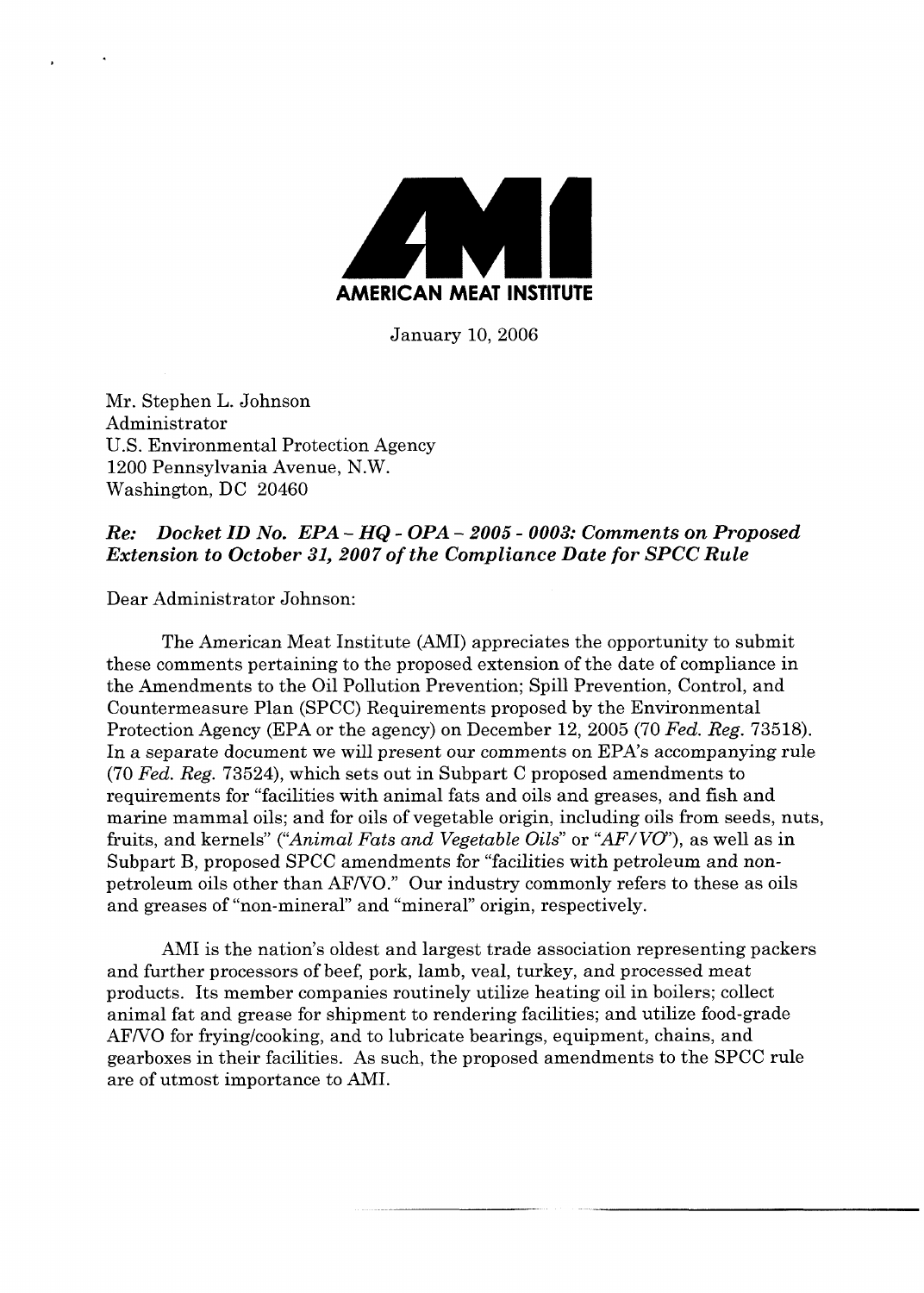Mr. Stephen L. Johnson U.S. Environmental Protection Agency January 10,2006 Page 2

EPA's proposal to extend the date of compliance with the 2002 SPCC rule for all qualified facilities until October 31, 2007, is adequate only if EPA finalizes its proposed amendments and resolves in a timely manner and other important issues relative to the differentiation of AFNO from the SPCC requirements for petroleum oils and non-petroleum oils other than AFNO. AM1 urges that all meat and poultry processing facilities be granted an extension from the 2002 amendments until all issues unique to the production and use of AFNO are resolved. An adequate resolution would include:

- Regulations and guidance that appropriately distinguish AFNO from other oils (petroleum and non-petroleum oils other than AFNO), and reflect the significant differences in the substances themselves and the facilities handling these materials;
- Clarification that SPCC requirements should not apply to AFNO that is solid at room temperature;
- A reasonable maximum threshold of AFNO storage below which meat and poultry processing facilities would not be required to file an SPCC plan and/or comply with other inappropriate SPCC provisions (e.g., full fencing, locking, and guarding entrances);
- **a** Visual inspection instead of integrity testing of indoor and outdoor storage tanks containing non-corrosive AFNO;
- No secondary containment requirement for mobile tanks (e.g., railroad tank cars, tanker trucks) containing AFNO; and
- Self-certification, instead of Professional Engineer certification, of SPCC plans, prepared in accordance with 40 CFR Part 112, by all meat and poultry packing and processing facilities.

AM1 will continue to work toward creating a rule that is practical and meaningful to our industry. AM1 is an active member of the Food Industry Environmental Council (FIEC), and supports FIEC's comments and efforts to create a "common sense" regulatory approachlguidance that appropriately distinguishes between AFNO and other oils, reflecting the significant differences in the substances themselves and the facilities handling these materials.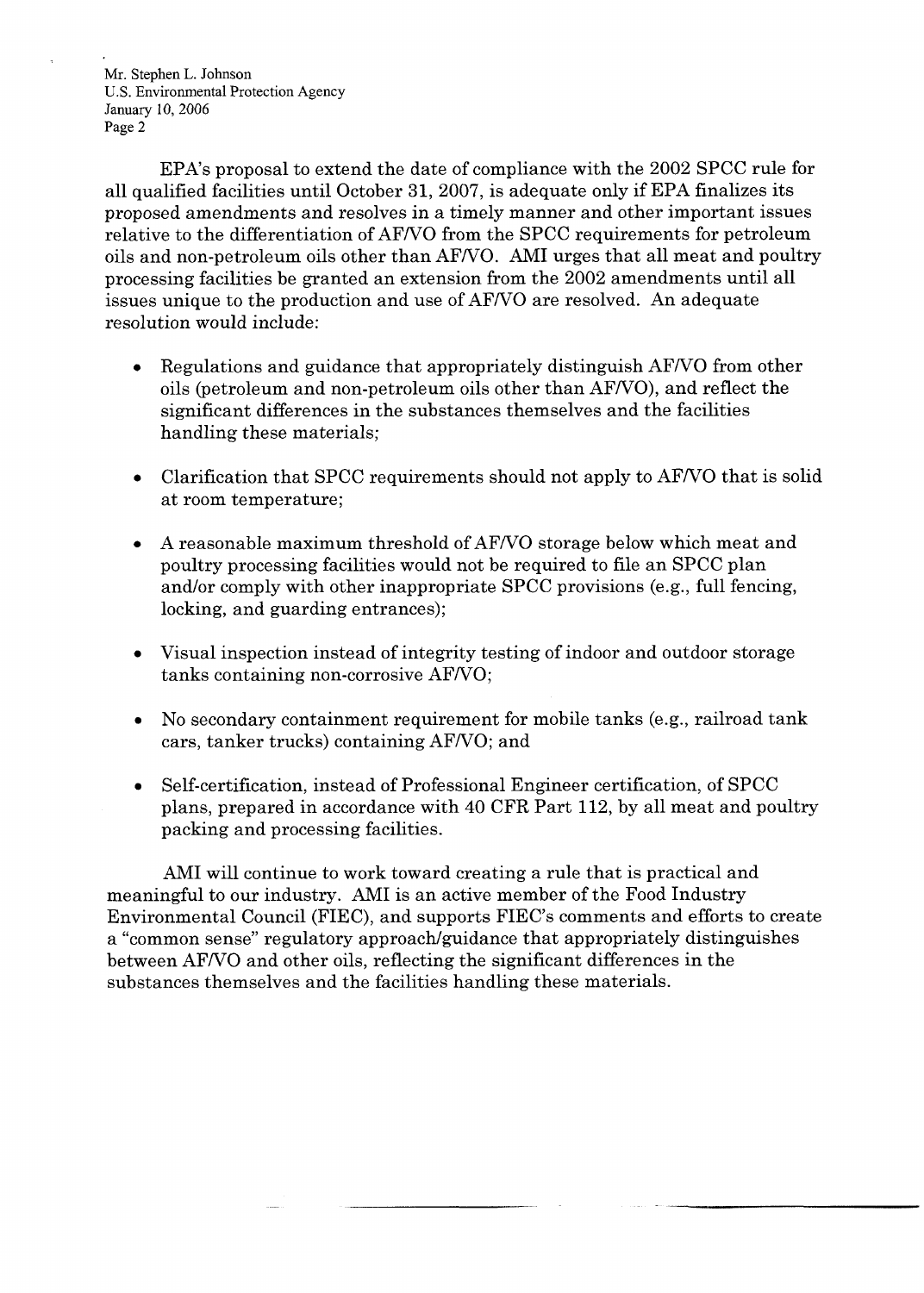Mr. Stephen L. Johnson U.S. Environmental Protection Agency January 10,2006 Page 3

Many AM1 members also have subsidiaries that produce animals for the meat and poultry processing industry. As such, we support the concerns expressed in comments by the Coalition on the Spill Prevention, Control and Countermeasure Rule, which includes organizations representing livestock operations, farmers, ranchers, farmer cooperatives and related agribusinesses.

**AM1** appreciates the opportunity to provide these comments and would be pleased to discuss these matters with you further at your convenience.

Sincerely,

nom

Mark Dopp General Counsel and Senior Vice President, Regulatory Affairs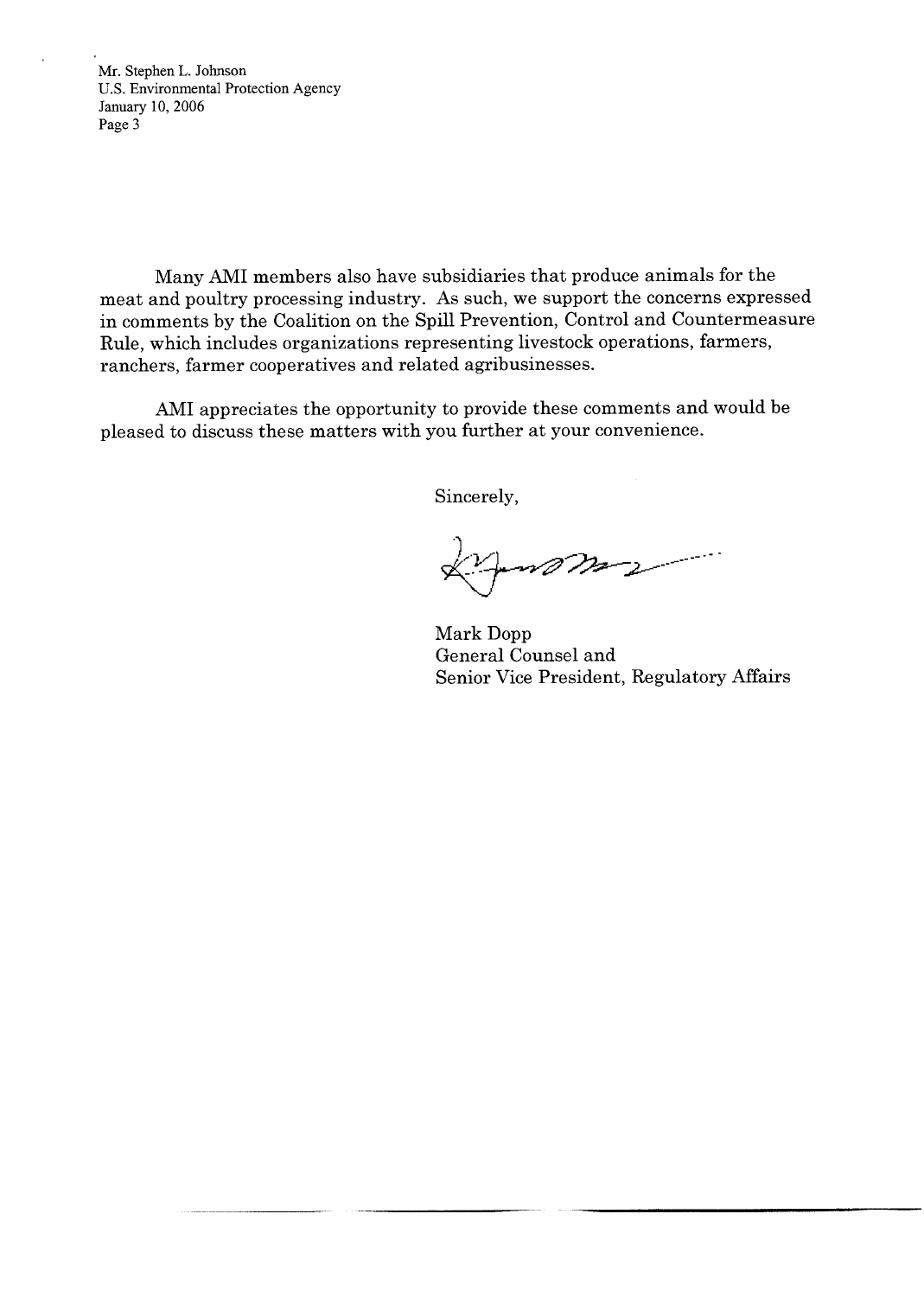

February 10, 2006

## **Via ElectronicMail**

EPA Docket Center (EPAIDC) 1200 Pennsylvania Avenue, N.W. Washington, D.C. 20460 Attn: Docket ID No. EPA-HQ-OPA-2005-0001

## **Re: Comments on EPA's December 12,2005, Proposal to Amend the Agency's Spill Prevention, Control, and Countermeasure (SPCC) Plan Requirements(70 Fed. Reg. 73523)**

Dear Sir or Madam:

Iam writing on behalf of the five organizations identified below to provide comments on the above referenced EPA proposal to amend the Agency's Spill Prevention, Control, and Countermeasure (SPCC) Plan requirements:

- The Corn Refiners Association (CRA) is the national trade association representing companies that produce sweeteners, starches, feeds, oil and bioproducts from our country's most abundant agricultural resource using the corn wet milling process.
- The Institute of Shortening and Edible Oils (ISEO) is a trade association representing the interests of edible fat and oil refiners in the U.S. The 19 members of ISEO refine approximately 21 billion pounds of edible fats and oils annually which are used in baking and frying fats (shortening), salad and cooking oils, margarines, confections and as ingredients in various other food products.
- The National Cotton Council (NCC) is the central organization of the U.S. cotton industry, representing producers, ginners, oilseed crushers, merchants, cooperatives, warehousemen and textile manufacturers, concentrated in 17 cotton-producing states, stretching from the Carolinas to California. The annual business revenue generated by cotton and its products in the U.S. economy is estimated to be in excess of \$120 billion. The cottonseed segment of NCC represents about 40 businesses that annually handle about 8 million tons of cottonseed (for crushing and direct feed), employ over 1,000 workers, and generate an estimated \$1.5 billion in annual revenue from cottonseed and cottonseed products.
- The National Cottonseed Products Association (NCPA) was established in 1897 and is the national trade group for the U.S. cottonseed processing industry. In addition to representing 100% of the U.S. cottonseed crushing industry, association members also includes refiners, which process cottonseed oil into semi-finished and finished products, dealers and brokers who market cottonseed and cottonseed products, and commercial laboratoriesthat provide grading, quality control, referee and other services. NCPA member firms handle approximately **4** million tons of seed, employing an estimated 1,000 workers and generating an estimated \$1 billion in revenue.

**1929-1989 National Soybean Processors Association**